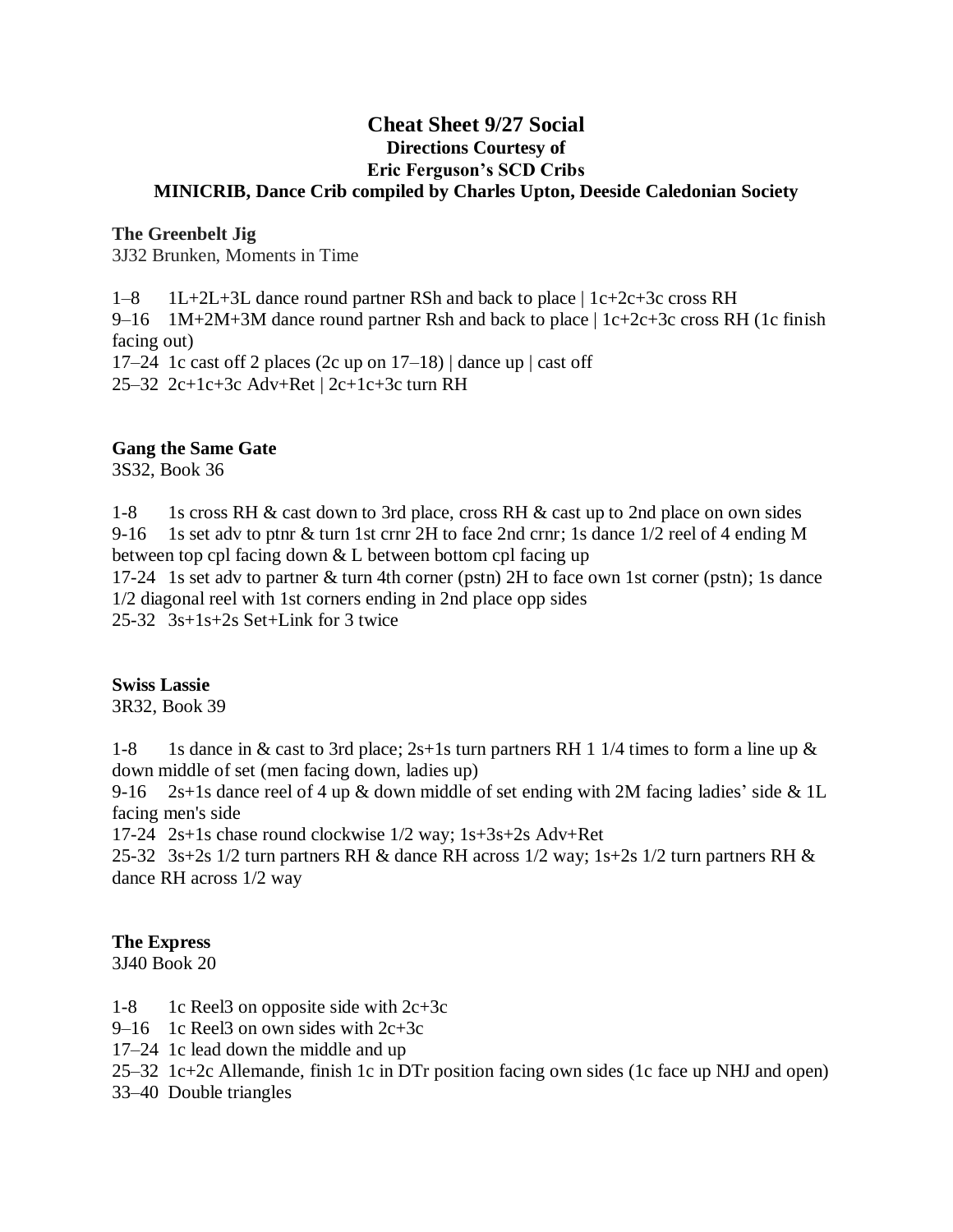## **Asilomar Romantic**

3S32, San Francisco II

1-8 1c+3c DblFig8 round 2c, to begin 1c crosses down, 3c casts up 9–16 1c+2c Poussette 17–24 1c dance in (2c up), dance down one place NHJ and face P; set and loop Rsh round 4th cnr to face 1st cnr

25–32 Hello-goodbye setting

## **The Wind That Shakes the Barley**

3R32, Duthie

- 1–8 1c down the middle  $\{3\}$  and up  $\{3\}$ , cast off  $(2c \text{ up})$
- 9–16 Reels3 across, 1c Rsh to 2nd cnr, finish facing 1st cnr
- 17–24 Turn corner-partner-corner-partner
- 25–32 Circle 6 and back

## **Ecclefechan Feline**

3J32, McMurtry, Le Petit Chat Celtique

- 1–8 1c Fig8 on own side (start in and down, take NH where possible)
- 9–16 1c+2c+3c Mirror Reels3 on own sides (2c start out  $\&$  up)
- 17–24 1c dance down middle {3} and up {3}, and cast off (2c up)
- 25–32 1M+3c & 1W+2c, RHA across, 1c pass Rsh; 1M+2c & 1W+3c LHA

#### **The Shores of Solway**

3S32, Goldring 10 Social

- 1-8 1s dance in & cast to 3rd place; 2s repeat
- 9-16 3s+1s+2s dance the Knot, 1s end facing 1st corners
- 17-24 1s set to 1st corners & dance by the right round each other to face 2nd corners; 1s set to 2nd corners & dance round each other to 2nd place own sides

25-32 2s+1s+3s circle 6H round & back

**Thornycroft**

2R32 Goldring, Graded & Social 2

- $1-8$  1M & 2W cross the set and cast RSh round P; turn RH 1½ to own places
- 9–16 1W & 2M repeat LSh/LH
- 17–24 1c BHJ slip down the middle and up
- 25–32 Poussette